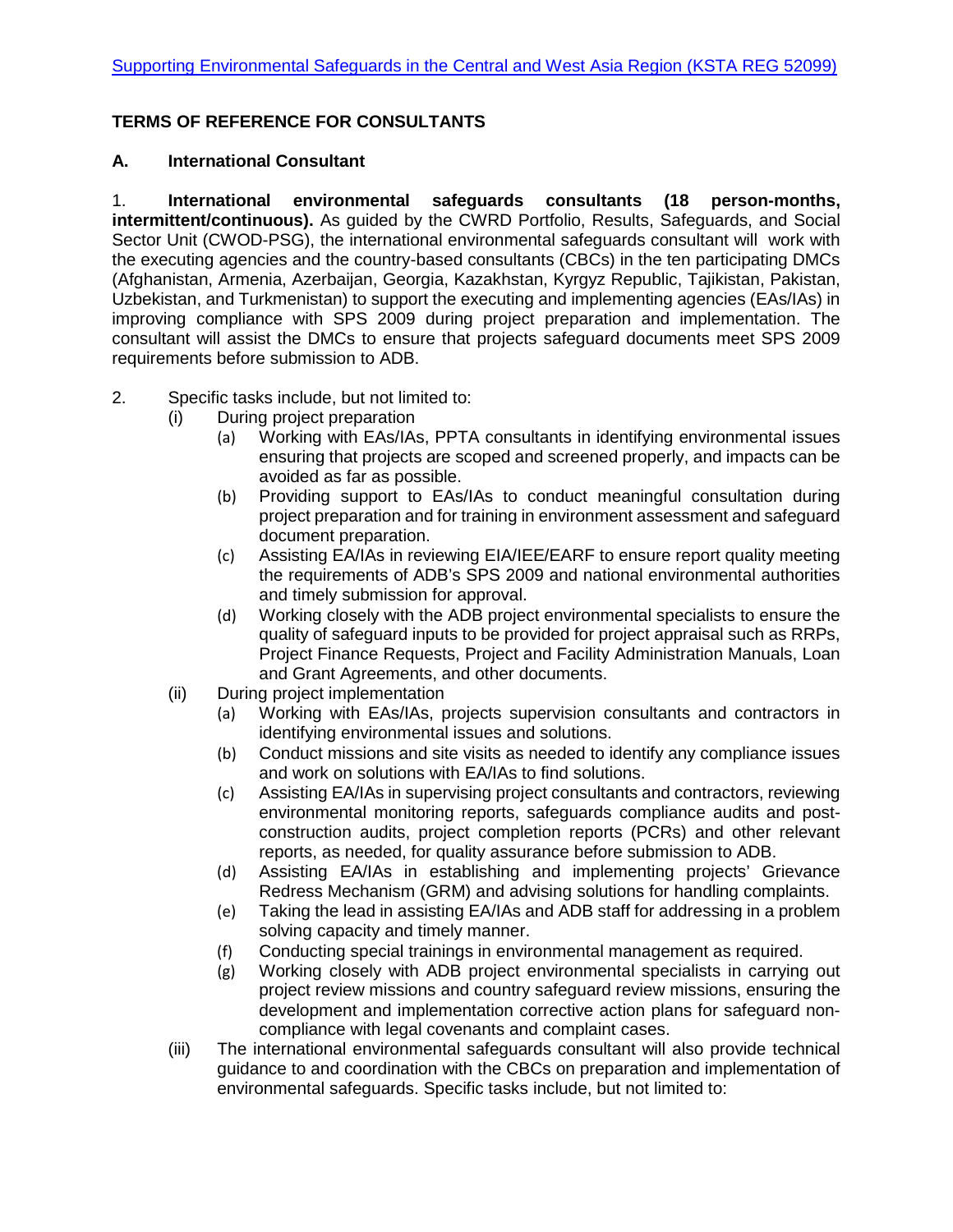- (a) Advising and providing quality assurance of the safeguard document reviews as required by CWOD-PSG environmental specialists.
- (b) Implementing the CWOD-PSG Safeguards training manual for the CBCs to train and assist the IAs for monitoring of the safeguard implementation, using a safeguard compliance checklist based on the ranking criteria prepared under the TA 8663, the environmental safeguards information kit prepared under the TA 7548, and associated materials.
- (c) Guiding the CBCs in the implementation of their work and where needed help them with problem solving.
- (d) Participate in and contribute to any regional or international workshops, seminars or training sessions carried out by ADB.
- (iv) Submit weekly timesheets and monthly progress report to CWOD-PSG country focal environmental specialist.
- (v) Assist the TA manager in preparation of TA completion report.

3. **International environmental consultants- Technical Studies (2 person-months, intermittent).** Consultancy services are requested for completion of specialized study and or provision of expert advice. The services will be required to assist environmental management of projects in CWRD, during project processing or implementation where impacts can be felt significantly, or complaints have been issued. Specialized support is required for conducting studies, surveys, and provision of advice to assist in meeting the SPS requirements and to recommend and assess best available mitigation measures needed to meet the standards.

- 4. **Tasks and Scope of Work**. To complete the study the consultant will be required to:
	- (i) Prepare a comprehensive baseline of the area for the particular environmental conditions relevant to the study (noise, vibration, air quality, biodiversity etc.). The baseline may require primary data collection as well as literature and desk-based review.
	- (ii) Complete consultation with relevant authorities as well as stakeholders as necessary for the study.
	- (iii) Conduct modelling or laboratory analysis where relevant using standards as contained in the WB EHS guidelines, or where not present (such as for vibration) use other appropriate and justified standards.
	- (iv) Using the project description and the collected baseline, identify the sensitivity of receptors and the magnitude of impacts and then complete an impact assessment based on this information.
	- (v) Establish mitigation options to reduce impacts to a residual level and the approach must following the mitigation hierarchy.
	- (vi) As necessary during completion of the study, inform EAs/IAs of best international practices and where possible provide on the job training to staff when requested.

## **B. National Consultant**

5. **National environmental safeguards consultants. (84 person-months, continuous).** National environmental safeguards consultant will be based in resident mission of the participating DMCs (Afghanistan, Armenia, Azerbaijan, Georgia, Kazakhstan, Kyrgyz Republic, Tajikistan, Pakistan, Uzbekistan, and Turkmenistan). [1](#page-1-0)

<span id="page-1-0"></span><sup>&</sup>lt;sup>1</sup> Consultants may be assigned to cover more than one country.